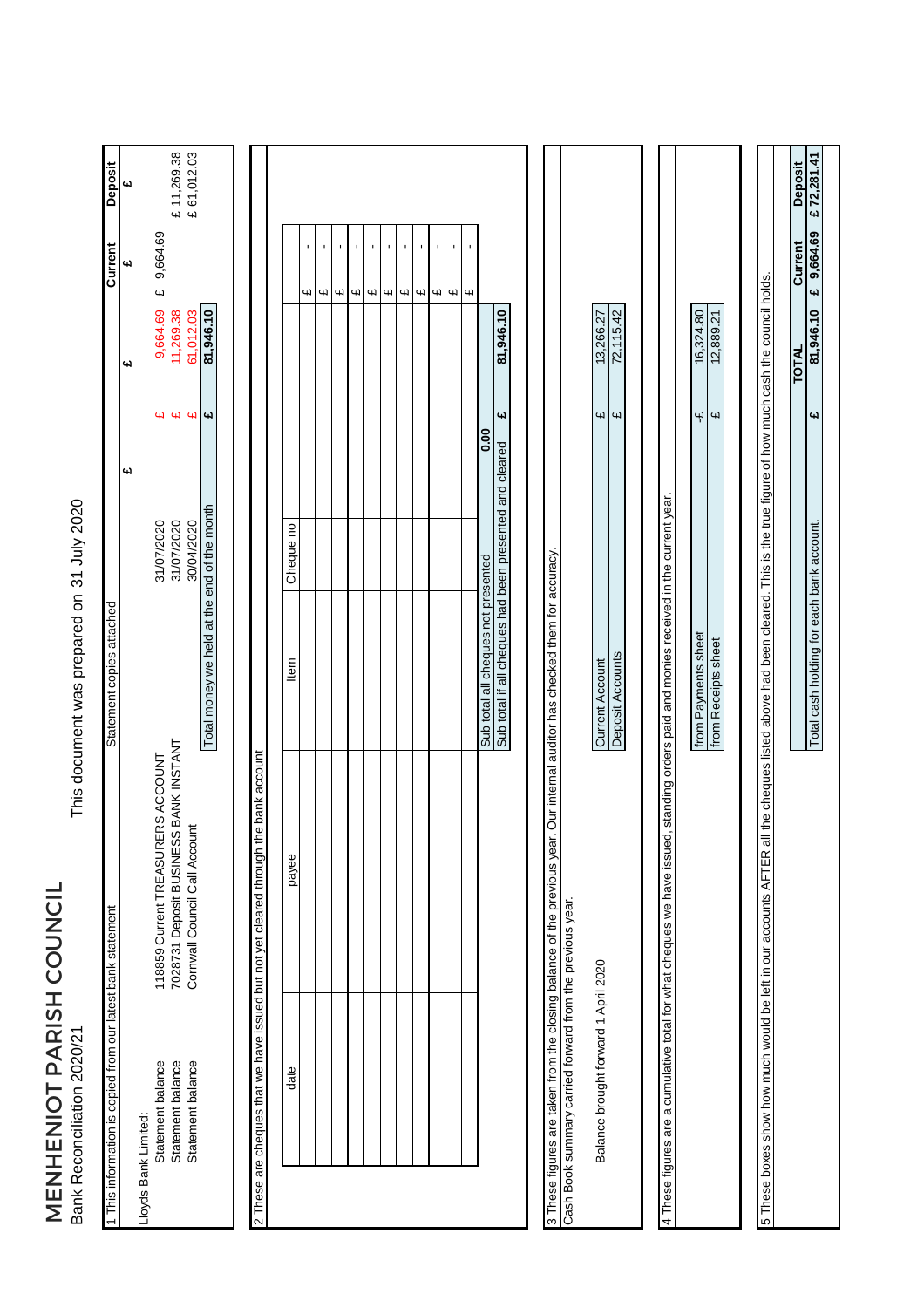

05 August 2020

Menheniot Parish Council LAMBEST COTTAGE **MENHENIOT LISKEARD CORNWALL PL14 3RE** 

#### Your Account

**Sort Code** 30-95-08 Account Number 00118859

| Money In         | £0.00 | Balance on 01 July 2020           | £11.385.40 |
|------------------|-------|-----------------------------------|------------|
| <b>Money Out</b> |       | £1,720.71 Balance on 31 July 2020 | £9.664.69  |

# **Your Transactions**

| Date      | <b>Description</b>                                  | <b>Type</b> | Money In $(E)$ | Money Out (£) | Balance $(E)$ |
|-----------|-----------------------------------------------------|-------------|----------------|---------------|---------------|
| 13 Jul 20 | IZ *Liskeard Stati CD 8028<br>12JUL20               | <b>DEB</b>  |                | 21.00         | 11,364.40     |
| 20 Jul 20 | <b>JOHN HESKETH</b>                                 | <b>BP</b>   |                | 147.72        | 11,216.68     |
| 20 Jul 20 | PLANDSCAPE                                          | <b>BP</b>   |                | 240.00        | 10,976.68     |
| 22 Jul 20 | EDFENERGY CUST PLC<br>9000100000                    | DD          |                | 91.99         | 10,884.69     |
| 23 Jul 20 | <b>ST JOHN AMBULANCE</b>                            | <b>BP</b>   |                | 300.00        | 10,584.69     |
| 27 Jul 20 | <b>JOHN HESKETH</b>                                 | <b>BP</b>   |                | 547.60        | 10,037.09     |
| 27 Jul 20 | <b>KYLEIGH NEWBOULD</b>                             | <b>BP</b>   |                | 174.40        | 9,862.69      |
| 27 Jul 20 | HMRC - ACCOUNTS OF                                  | <b>BP</b>   |                | 126.00        | 9,736.69      |
| 31 Jul 20 | <b>GEOXPHERE LTD</b><br>300000000633935130 00HE088- | <b>FPO</b>  |                | 72.00         | 9,664.69      |

#### **Transaction types**

|            | <b>BGC</b> Bank Giro Credit | BP. | <b>Bill Payments</b>                             |     | <b>CHG</b> Charge            |     | <b>CHQ</b> Cheque             |
|------------|-----------------------------|-----|--------------------------------------------------|-----|------------------------------|-----|-------------------------------|
|            | <b>COR</b> Correction       |     | <b>CPT</b> Cashpoint                             | DD. | Direct Debit                 |     | <b>DEB</b> Debit Card         |
|            | <b>DEP</b> Deposit          |     | <b>FEE</b> Fixed Service                         |     | <b>FPI</b> Faster Payment In |     | <b>FPO</b> Faster Payment Out |
| <b>MPI</b> | Mobile Payment In           |     | <b>MPO</b> Mobile Payment Out <b>PAY</b> Payment |     |                              | SO. | Standing Order                |
|            | <b>TFR</b> Transfer         |     |                                                  |     |                              |     |                               |

Lloyds Bank plc. Registered Office: 25 Gresham Street, London EC2V 7HN. Registered in England and Wales no. 2065. Authorised by th Registration Number 119278.

# TREASURERS ACCOUNT 1999 100 1 100 2020 to 31 July 2020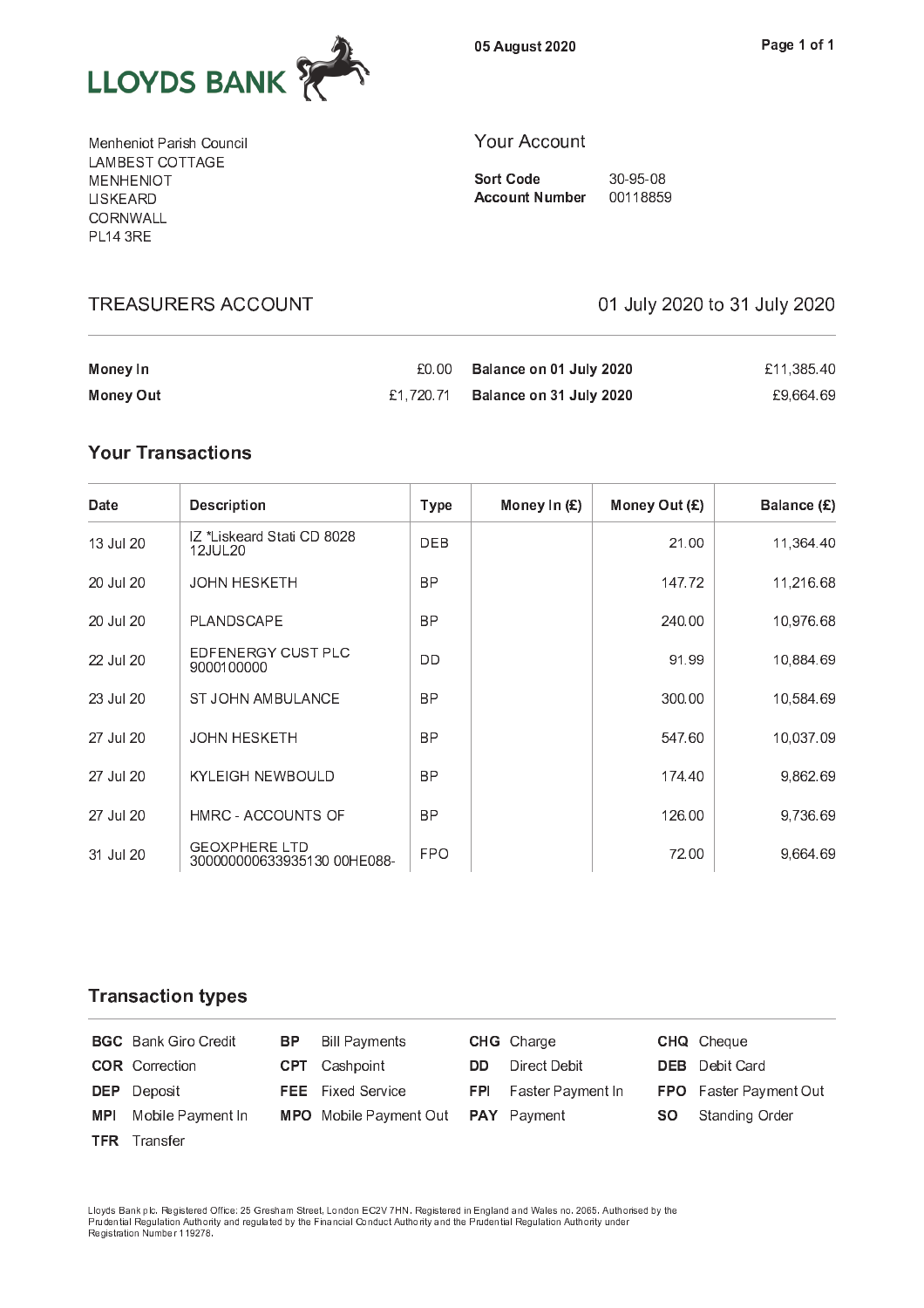

#### **BUS BANK INSTANT Statement**

Printed: 05 August 2020

**Menheniot Parish Council** Account number 07028731 Sort code 30-95-08 **LAMBEST COTTAGE MENHENIOT** LISKEARD CORNWALL **PL14 3RE** 

The data shown on your statement was correct at the time of printing. Please remember, this isn't an official bank copy.

Please check your statement. If you think that something looks incorrect, please call us on 0345 072 5555 Monday to Friday, 7:00am - 8:00pm; Saturday, 9:00am - 2:00pm (+44 (0) 1733 347 338, from outside the UK). Or Textpho

| Date          | Description                        | Type       | ln(E) | Out $(E)$ | Balance (£) |
|---------------|------------------------------------|------------|-------|-----------|-------------|
| 09 Jul 20     | <b>INTEREST (GROSS)</b>            | ¥.         | 0.46  |           | 11269.38    |
| <b>Jun 20</b> | <b>INTEREST (GROSS)</b>            |            | 0.45  |           | 11268.92    |
| 11 May 20     | <b>INTEREST (GROSS)</b>            |            | 0.49  |           | 11268.47    |
| 09 Apr 20     | <b>INTEREST (GROSS)</b>            |            | 0.71  |           | 11267.98    |
| 27 Mar 20     | MENHENIOT PARISH C 309508 00118859 | <b>TFR</b> |       | 10000.00  | 11267.27    |
| 09 Mar 20     | <b>INTEREST (GROSS)</b>            |            | 0.82  |           | 21267.27    |
| 10 Feb 20     | <b>INTEREST (GROSS)</b>            |            | 0.93  |           | 21266.45    |
| 09 Jan 20     | <b>INTEREST (GROSS)</b>            |            | 0.90  |           | 21265.52    |
| 09 Dec 19     | <b>INTEREST (GROSS)</b>            |            | 0.82  |           | 21264.62    |
| 11 Nov 19     | <b>INTEREST (GROSS)</b><br>÷.      |            | 0.96  |           | 21263.80    |
| 09 Oct 19     | <b>INTEREST (GROSS)</b>            |            | 0.87  |           | 21262.84    |
| 09 Sep 19     | <b>INTEREST (GROSS)</b>            |            | 1.03  |           | 21261.97    |
| $-$ Aug 19    | MENHENIOT PARISH C 309508 00118859 | <b>TFR</b> |       | 5000.00   | 21260.94    |
| 09 Aug 19     | <b>INTEREST (GROSS)</b>            |            | 1.12  |           | 26260.94    |
| 09 Jul 19     | <b>INTEREST (GROSS)</b>            |            | 1.04  |           | 26259.82    |
| 10 Jun 19     | <b>INTEREST (GROSS)</b>            |            | 1.15  |           | 26258.78    |
| 09 May 19     | <b>INTEREST (GROSS)</b>            |            | 1.08  |           | 26257.63    |
| 09 Apr 19     | <b>INTEREST (GROSS)</b>            |            | 1.04  |           | 26256.55    |
| 11 Mar 19     | <b>INTEREST (GROSS)</b>            |            | 1.01  |           | 26255.51    |
| 11 Feb 19     | <b>INTEREST (GROSS)</b>            |            | 1.19  |           | 26254.50    |
| 09 Jan 19     | INTEREST (GROSS)                   |            | 1.08  |           | 26253.31    |
| 10 Dec 18     | INTEREST (GROSS)                   |            | 1.11  |           | 26252.23    |
| 09 Nov 18     | <b>INTEREST (GROSS)</b>            |            | 1,11  |           | 26251.12    |
| 09 Oct 18     | <b>INTEREST (GROSS)</b>            |            | 1.04  |           | 26250.01    |